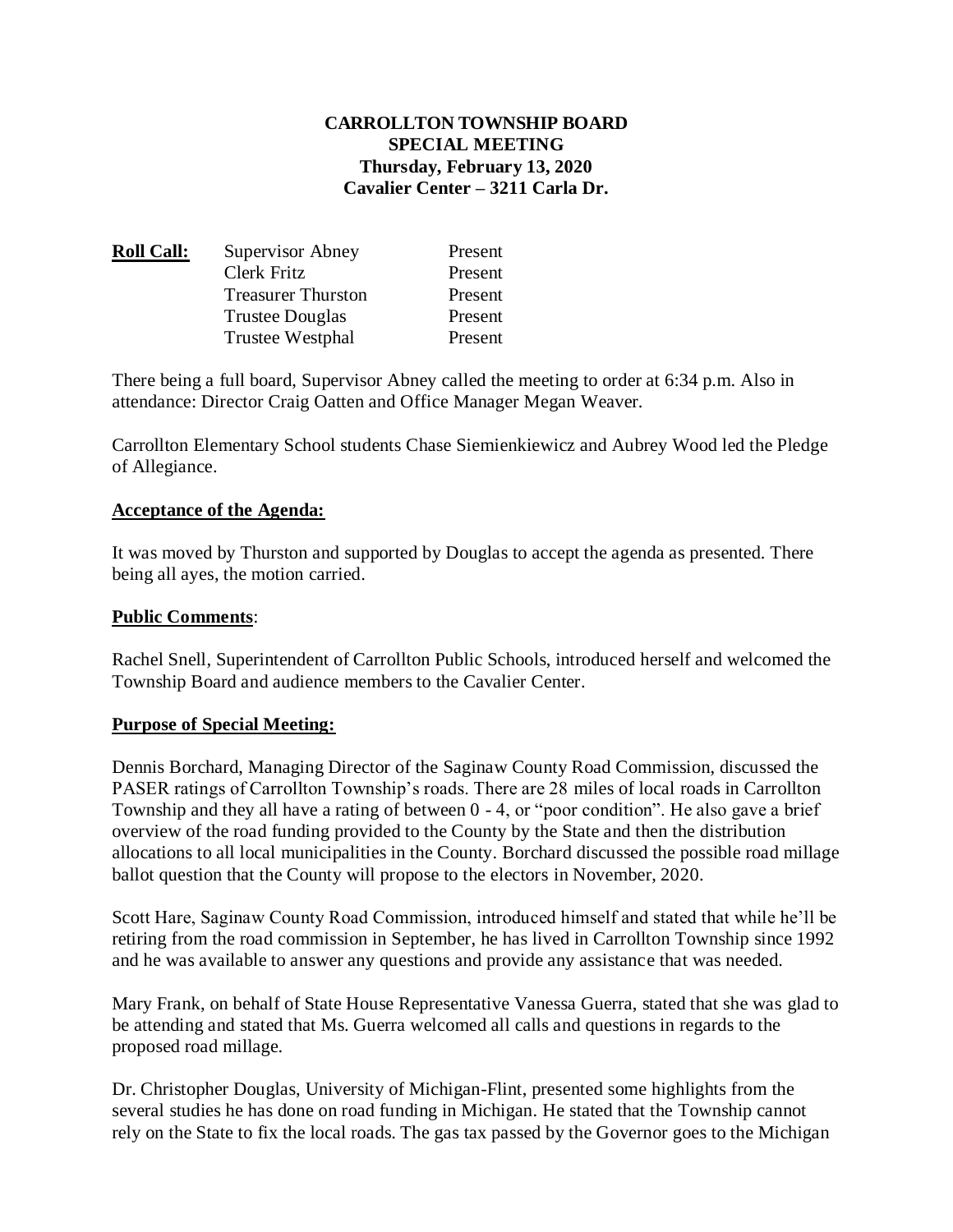Dept. of Transportation (MDOT) and metro-Detroit. Dr. Douglas also shared his opinion that a road millage is the best option for funds as special assessment districts end up being more expensive in the long run. Additionally, property owners have to pay off the assessment before they can sell their home. He informed the audience that if they were interested in reading more about his road studies, to google his name and they can find his reports and blogs online.

Supervisor Abney passed out cards for the audience members to write down their questions. Board members and Oatten answered the questions:

Q: How much more in taxes would a house with a taxable value of \$50,000 pay per year? A: The equation is: \$50,000 Taxable Value X 5.0 mills  $\div$  \$1,000 = \$250 per year.

Q: Is the Township going to consider selling bonds to increase the size of the road projects and speed up the process?

A: Yes, the option of selling bonds has been considered. The most the Township can bond is \$4.5 million which is dependent on the size and total taxable value of the Township.

Q: Are the companies that are going to repair the roads warrantying their work? A: That's possible but it will add to the overall cost.

Q: If the millage is accepted, do you have a plan as to what roads will be fixed first? A: The Township Board will work with the Road Commission, Spicer Group (Township Engineer) and contractors to come up with the best project timeline that is most cost-effective for the Township. The Township would also welcome a committee of residents to be formed to work with the Township on the plan of action and make the whole process as transparent as possible.

Q: The water main on my street has had several breaks over the years. Will the water main be fixed first before reconstructing the road?

A: Yes. Any areas that have underground infrastructure (water and sewer mains) that needs fixing or replacing will have to be considered in the timeline of proposed road projects.

Q: Why are some roads done before others? For example some roads with only a few houses on them have been repaired first before other streets that haven't been touched since the subdivision was originally constructed are repaired.

A: It all depends on the condition of the specific road. It's not always cost effective to fix the worst roads first. It's also important to maintain the newer roads so that they do not deteriorate more quickly. Plus the technology used in fixing roads has changed tremendously over the years.

Q: Please explain the other millage that was recently removed from the taxes.

A: In 1998, Carrollton Township residents voted to have a 5.32 millage added for major water main improvements to be done. That millage was last collected in 2017 due to the Township collecting more than what was needed to pay off the debt for the entire three-phase project. The Township Board passed a resolution in April, 2019 to allow for a refund to all taxpayers for the overage collected once the debt bond issue is paid off in 2020.

Q: The proposed road millage ballot question states that "funding can be used for curbs, gutters, sidewalks and other related appurtenances". Does that mean curbs and gutters will be installed on roads that don't have them currently?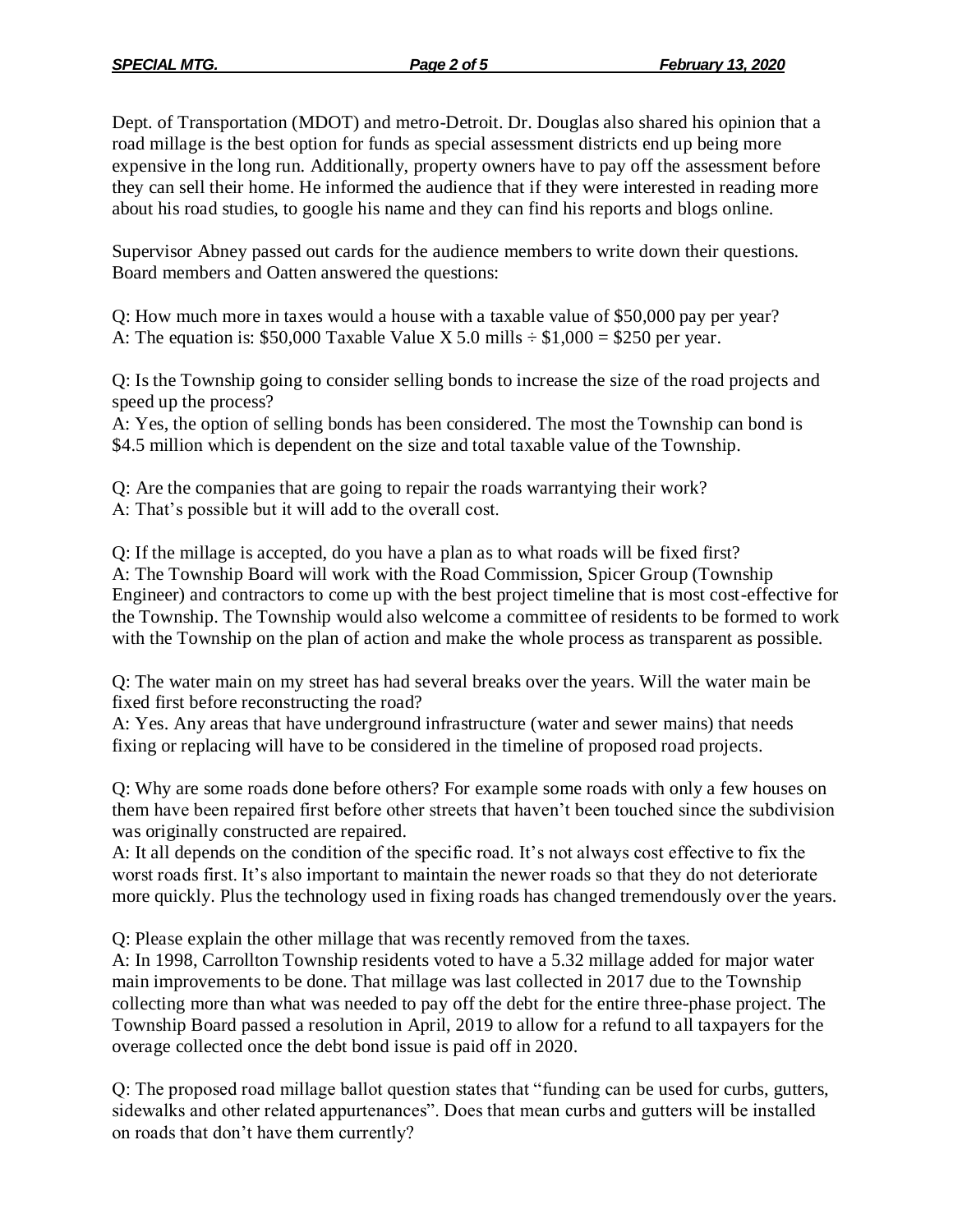A: No. Curbs, gutters and sidewalks will only be replaced on streets that have them already. About 80-90% of the Township's roads do not have curb and gutters and years ago they had roadside ditches, or swales, that collected the rainwater. Over the years, property owners have filled in those ditches creating a drainage problem that just adds to the deterioration of the road. More than likely, those ditches/swales will be redone when the road is repaired.

Abney thanked everyone for their questions and encouraged them to share the information with their friends and neighbors. He also encouraged everyone to attend the regular board meetings held twice a month.

# **Public Comments:**

Bob King, 3427 N. Michigan, stated his frustration with the way the Saginaw County Road Commission fills in potholes on the roads.

Andy Lamia, 2836 N. Michigan, asked where his refund check was for the 5.32 millage collection that ended in 2017. Weaver explained to him that until the bond issue is paid off completely later this year, her office cannot calculate the refunds. The Township will notify the public when the bond is paid off and when they can expect a refund.

Rose King, 3427 N. Michigan, advised those in attendance to go to the board meetings in March as the annual budget is discussed at that time and one can learn a lot about all of the Township's departments and their budgets and planned expenditures.

Bill Feriend, 1075 Schust, introduced himself as the Co-Chairperson of the Carrollton Area Vehicular Surfaces (C.A.V.S.) Improvement Committee. He invited everyone to stop by their table after the meeting to learn more about the committee and their efforts to promote the road millage.

Linda Kreager, 3351 Carrollton, thanked the board and others that presented as she thought it was very informative. She encouraged the audience members to realize that something has to be done with the roads in Carrollton as the State is not going to fix them for us.

Mark Myczkowiak, 550 Tulane, thanked the board for a very informative meeting. He stated that while his road is not in bad condition, he knows that there are so many throughout the Township that are bad. He's willing to pay the road millage to help improve his community as a whole. The board members back in 1998 put the priority on the water mains (which he's thankful for) and now it's time to put the priority on the roads.

# **Board Comments:**

Douglas thanked Carrollton Public Schools for hosting. He also stated that he had forms for residents to sign up for absentee voting after the meeting.

Thurston stated that she lived on Atlanta which, in her opinion, was one of the worst roads in the Township. She understands that Atlanta might not be one of the first roads repaired if the millage passes, but she's willing to take that risk. She further explained that the road millage allocation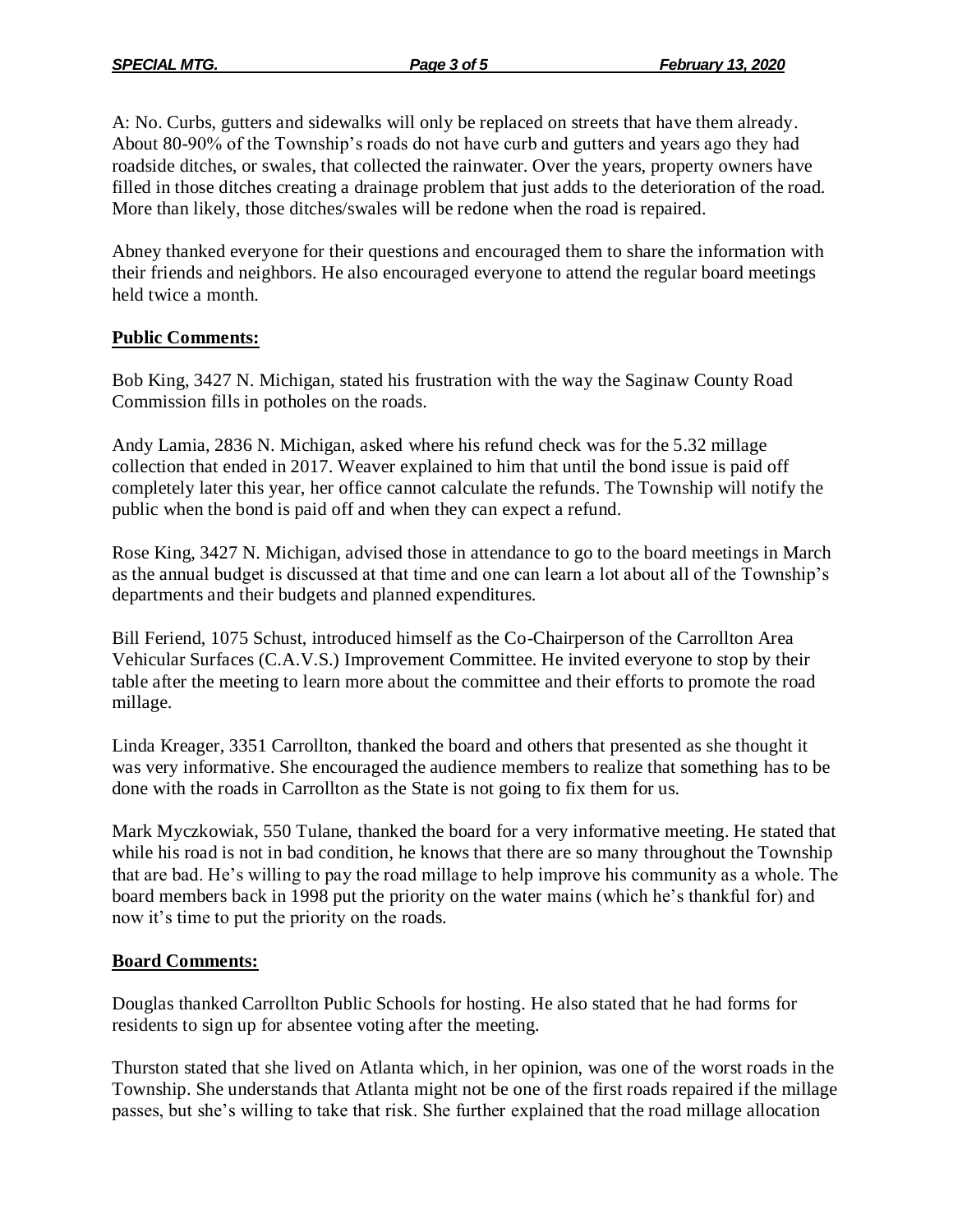for her property would be less than all of the car repairs she has done over the years due to the poor condition of her road.

Fritz stated that absentee voter ballots went out in the mail yesterday and his staff was preparing for the March 10 election.

Westphal stated that she lived on Pioneer Trail which is also in very bad condition. She encouraged everyone to come together as a community and make Carrollton Township even better.

Abney thanked the guest speakers for coming and sharing their knowledge with everyone. He reminded the audience that when the community survey results were tabulated, the top priority that they asked their Township officials to focus on was roads. He assured them that he, along with the rest of the board, listened to what the residents wanted and in order to improve the roads in Carrollton Township, we need to make it happen at the local level.

Douglas asked the board if another Town Hall meeting would be possible in the near future. He had already confirmed with the school that the same location was available. Discussion followed. It was moved by Douglas and supported by Fritz to set a Special Town Hall Meeting for Thursday, February 27, 2020 at 6:30 p.m. at the Cavalier Center. There being all ayes, the motion carried.

### **Adjournment:**

It was moved by Westphal and supported by Abney to adjourn. There being all ayes, the meeting adjourned at 8:11 p.m.

Respectfully submitted,

Jerry W. Fritz, Clerk

Public in attendance:

| Logan Fischer                    | 833 Mapleridge | Loren & Pamela Fischer  | 833 Mapleridge   |
|----------------------------------|----------------|-------------------------|------------------|
| Joan Douglas                     | 1828 Kelly     | Pat Ray                 | 840 Meadowlawn   |
| John Burns                       | 3656 Lincoln   | Andy Lamia              | 2836 N. Michigan |
| Ray & Ann Jones                  | 3675 Jackson   | Mark & Kathy Kleinbriel | 3484 Church      |
| <b>Martin Garchow</b>            | 710 Tulane     | Francis Kleinbriel      | 3212 Winter      |
| Donna Murlick                    | 715 Atlanta    | Scott & Meg Hare        | 4884 Cherokee    |
| Mike & Katie Wood 3780 Jefferson |                | Jim Ellis               | 3814 Boeing      |
| <b>Justin Ellis</b>              | 3814 Boeing    | <b>Christine Hart</b>   | 3018 Carla       |
| Robert Schliska                  | 817 Oakview    | Rose King               | 3427 N. Michigan |